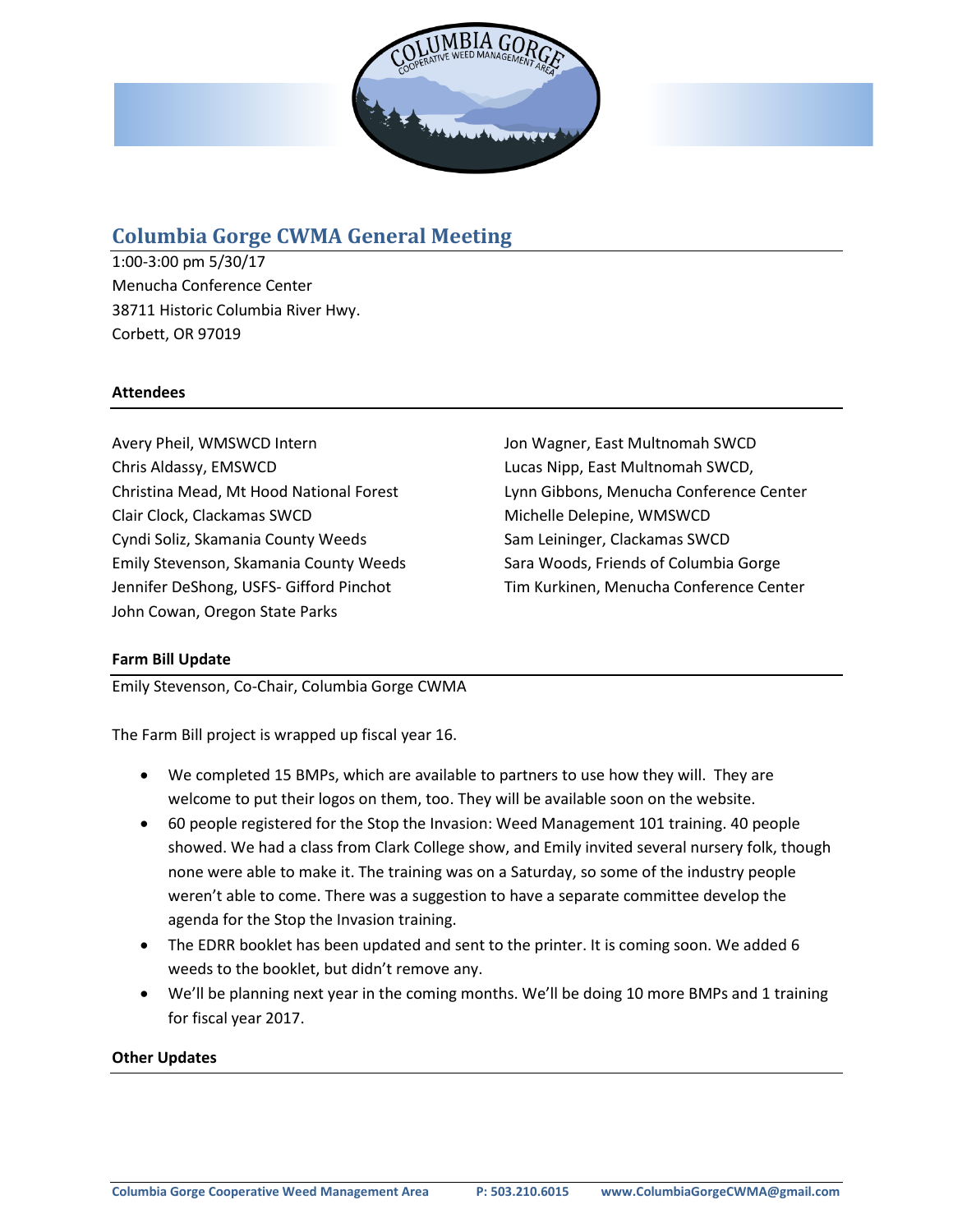- The Boot Brush Kick-Off happened on earth day weekend. Over 1100 people were reached at trailheads throughout the gorge.
- About 20 people showed up for the Field Day. It was a great day exploring oak release along Courtney Road and Catherine Creek. We also learned a lot about fire as a land management tool.

The curricula for the next training? We need to develop one. It may be rough;y yht same. We will have 10 more BMPs to talk about.

Last year we used mainly the steering committee. It might be nice to have a separate committee John suggests sending it out to the group and asking yes or no.

Sam suggest laying down a date ASAP so we can encourage folks to hlp and attend. Partners can send folks to the training as questions occur.

John- it was nice to have a table and outreach box for the boot brush kick off. Needed more Weeds of the gorge booklets.

He was at John Yeon.

John:

IPC trainings are coming up in Hood River.

Get boot brushes to the EDRR training

# **About Menucha**

Lynn Gibbons, Maintenance Assistant, Menucha Retreat & Conference Center

- Trying to get a timeline. 2007 is the date he finds. Menucha is ground zero for eact Multnomah garlic mustard. They think a guest brought it on their shoes, and menucha did weed-eating and mowing- and things they shouldn't before they knew better. They did have a no Ivy league project on the site and it has been successful. Corbett has 20 miles both sides of the road, and is in containment instead of control.
- Menucha was once completely taken over. IT got on tires and spread from here. The roads were mowing it in august and spread it 20 miles in both directions in just a few years. The mowers go down rooster rock road. Lynn was panicked watching the mowing. There is a dead end road on Calra smith. It is entirely garlic mustard.
- Lynn panicked and raised a ruckus about. He was put on notice not to talk about it. Some of the user groups at menucha pushed the organization into treating it. Some retreaters helped to push. They received a gratn through EMSWCD to start spraying it. Menucha is 100 acres.
- Every year it would increase when they started treating. ODA got involved. They wanted dto do a biocontrol release. Glenn and Beth counted pods to get a baseline. Biological control- do not spray. They next year they were told they couldn't let the plants go in the wwatershed.
- EMSWCD has been a great partner. Menucha is the only property owner that gets assistance. Around 1200 prop owners have it, and management is spotty.
- Elk carry garlic mustard- Their seeds explode when touched, but can also stay in the pod through the winter. Elk carry it in their fur.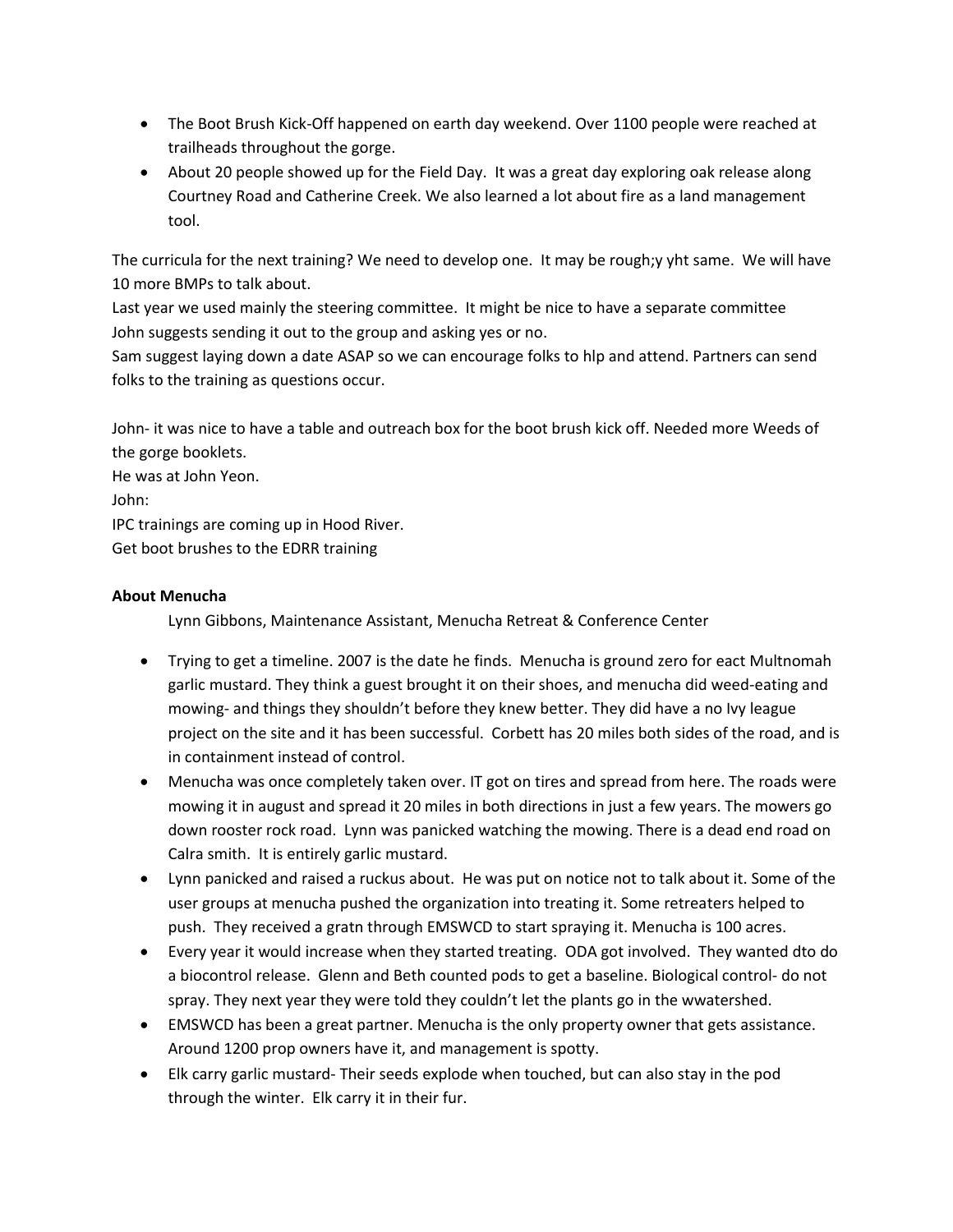- A plant produces 1000 seeds. Lynn saw it overwhelming natural vegetation in just 3-5 years.
- What you manage is the seed bed. 5X less plants after a fall spraying, then do a spring spray. It really knocks it down.
- Menucha is a ministry of the first Presbyterian church. The purpose is to allow groups to meet, as we are doing today. Prior to that, this estate was part of the governors summer mansion. The estates bring in plants from elsehwre. They are dealing with Tartarie- an Asian honeysuckle. It is 80 % coverage between menucha and the highway.
- The ivy is under control at menucah.
- A Env. Sci teacher from PSU required that student came and pulled garlic mustard. So they had a lot of help and outreach opportunities.
- About Menucha
- Weeds and weed management on site

#### **1:45 Garlic Mustard Containment in Corbett**

Chris Aldassy, Rural Conservation Specialist, East Multnomah SWCD

- 200-2004 gm amplified. Lynn is the reason people started paying attention to the GM>
- The history, management goals and status of the garlic mustard infestation in Corbett
- Julie convinced folks that they need to work on this. They got GM listed in 2005- lynn, Julie, etc.
- 2006-2007 GM was mapped in the district by volunteers and contractors. Corbett was heavily infested along roadsides, backyards.

In 2007 EMSWCD hired fLucas Nipp, who managed the infestation.

Containments was determined to be the best approach. Julie & Lucas drew the oundary of the containment zone in 2007.

They were hoping for a biocontrol, but haven't received it. In 2008 EMSWCD started an outreach campaign : 4000 mailers, door to door, trainings, etc.

In 2008 they controlled again.

County roads and ODOT began spraying in 2008. They also altered teir mowing regime. In 2010 parks and metro began controlling their infestations.

EMSSWCD also received permission to treat along the roadway.

2017- outside the containment zone they are controlling on 240 properties, 11 full acres are gm. Outside of the containment zone there aren't a lot of new infestations.

The density in places where they've been treating has declined, but the overall acreage has not. Within the containment

What EMSWCD does: Prevent GM from establishing outside the containment zone. Stopping seed set is critical. They visit at least 2 times per year at each infestation, but sometimes 5-6 .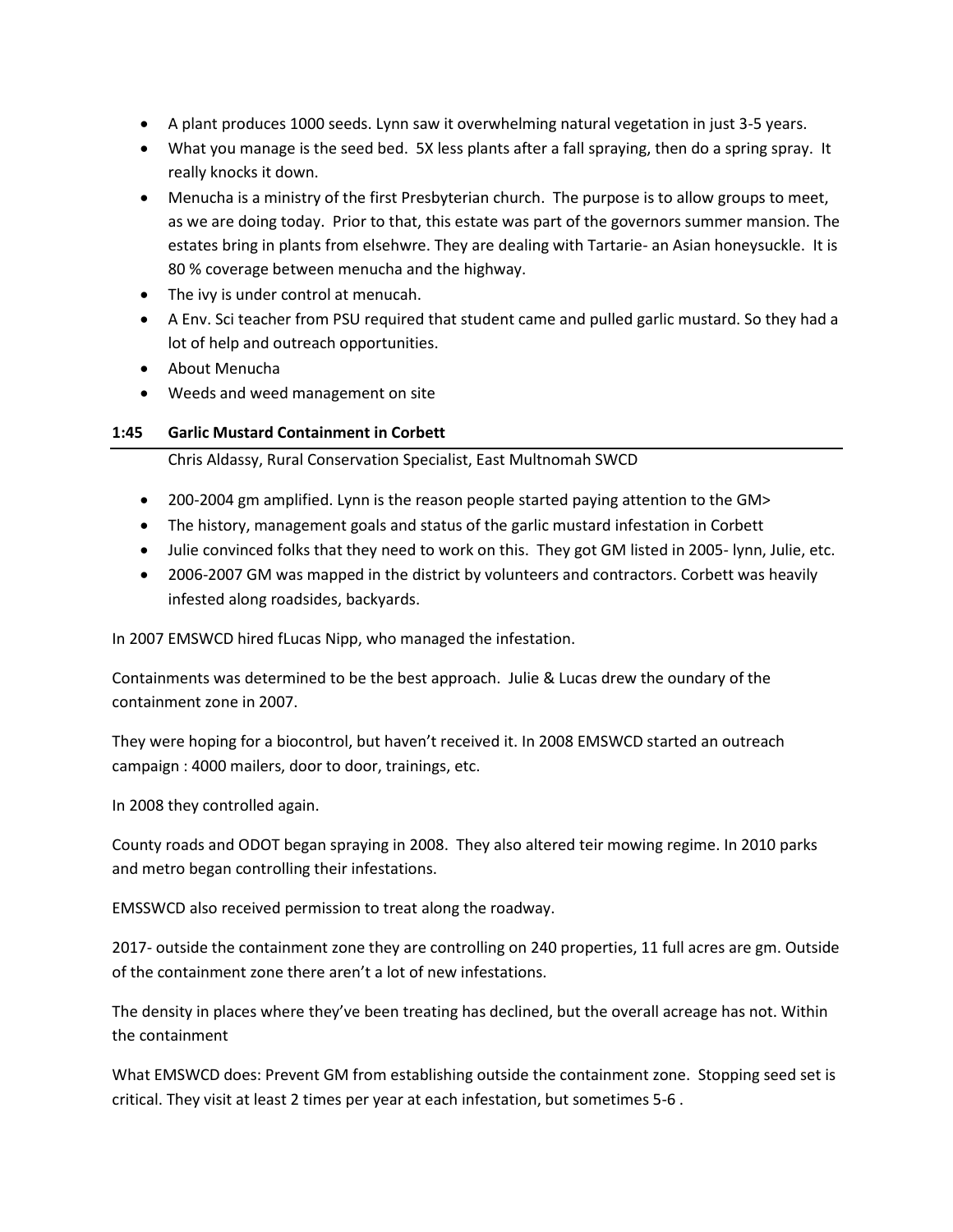They adapt their controls to the area. 2% Glyphosate or 1.5 vastlan,

2% triclopyr. A second pass . they will hand pull if the gm is small. They do fall sprays. Hitting the big sites in the fall helps a ton ith the spring work.

Fall spray s are on large sites.

Emily- treats knotweed all the time, not just fall.

Budget was originally 30000/year. Was increased to 40000 per year just on GM.

Inside containment: Work with Roads, and County. They had railroad permission and do some work along the railroad.

Chris: along 84 or te railroad is where it will trabel east.

They encourage people within the containment zone to control- give control information, and put a dumpster in the high school parking lot. This year they have emptied it 3 times.

People are really into controlling this. They mail educational material to folks every other year.

They fdo it to folks oth in and outside of the containment zone.

Chris has been asked to come up with a plan for the containment zone. 10 square miles. They may start adjusting the containment and moving the edges in. At Menucha- they are in the middle of the infestation. Started woking here in 2015. Not a great plan for what they are doing at menucha. Lynn is a strong partner and fhelped to bring control to this plant.

Also, as a conference center, Menucha may be a vector.

They are doing some experiments at menucha with seed. They are also seeing how much time and money are neededto control an infestation of this magnititude.

Folks on the East side should be very aware of this invasive plant. It can grow anywhere. The goal of preventing all seed set outside of the containment zone.

Garlic mustard will set seed after its pulled.

Bag it, but it in trash, not yard debris.

If you have a big patch of garlic mustard, don't spray with herbicide if you aren't committed to treating every year.

No Ivy league: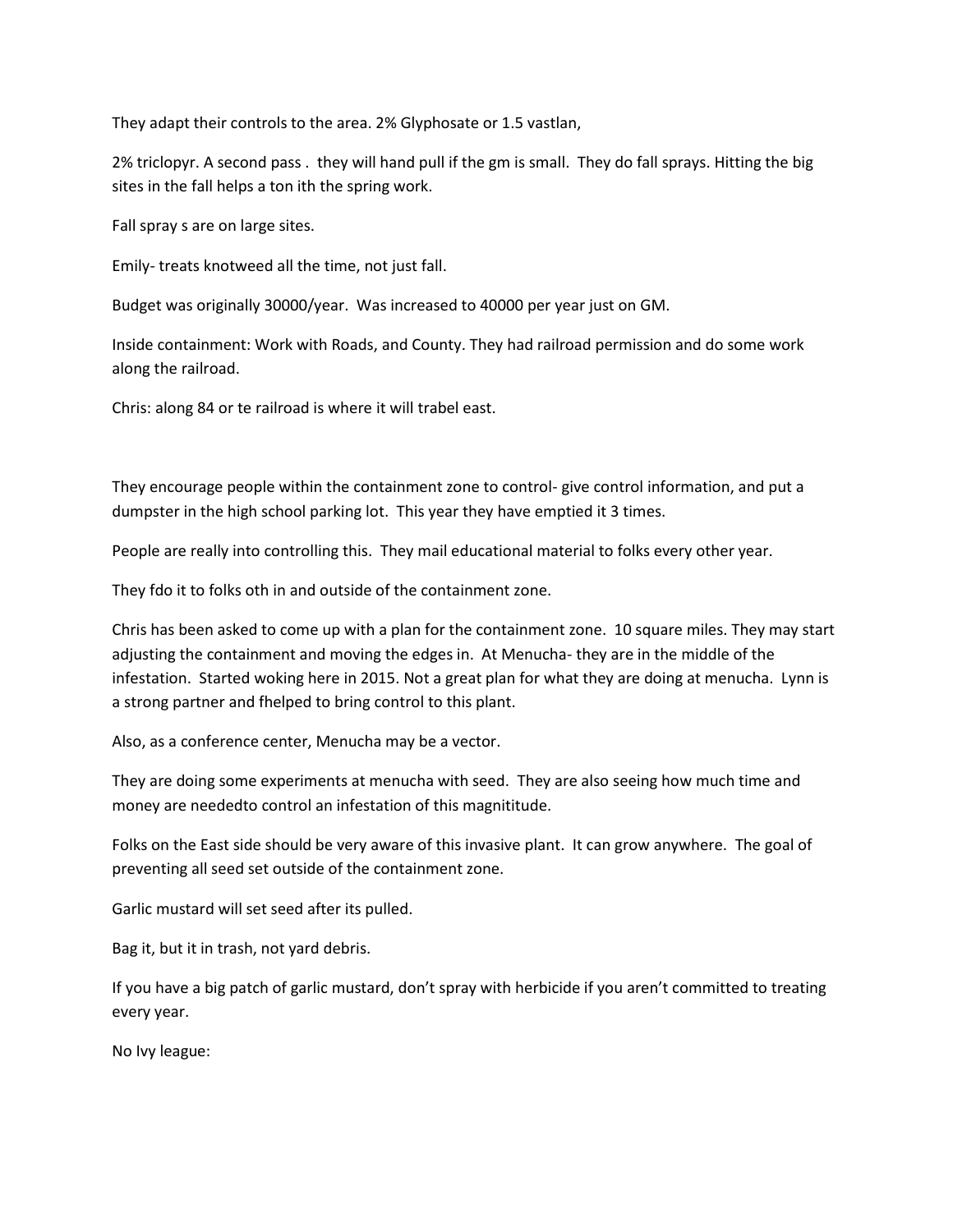Michelle: Our worst sites are the ones they've been working on longest. They must have a crazy seed load. The majority of the sites are controlled well after just 2 years.

Honing in on anything new is important

The orchard doesn't allow herbicide control and allow full treatment. They allow a buffer. Every year they walk the perimeter and deer trails around the entire orchard.

They have mostly found the mustard along the edges of the peoperty.

They did a clove oil treatment

How much acreage: more than 30- 3 different properties. Christina treats the satellite population.

They are looking into using a small tiller to control the mustard.

In Hood River there is a weed control district, but there is no funding,and the county is cutting weed funding.

Emily found gmat the orchard during her wedding.

The county got 57000 email from around the globe for

Clackaams County is hosed. They are considering residual control or preemergent to suppress early seed germination.

Has anyone tried. That?

Lynn- someone tried a preemergent in fall, but it wear off around spring, then the plants take off.

Christina: One year we use tellar

John: getting the infestation early and using something with residual activity- capstone.

MSM60 has residual, as well. They are doing trials.

Jon- they are seeing a boom-bust cycle with GM-

Michelle thinks this is due to early discovery. They are goin to try treating in fall.

There may be some sites whre there is a 2 year cycle due to a single introduction event.

There is a big patc hin Hermiston.

Jphn is working on shining geranium. The SWCD si on eof the best partners, as they give money to hire others to do the work. They rappel to weed infesttions along the rock wall.